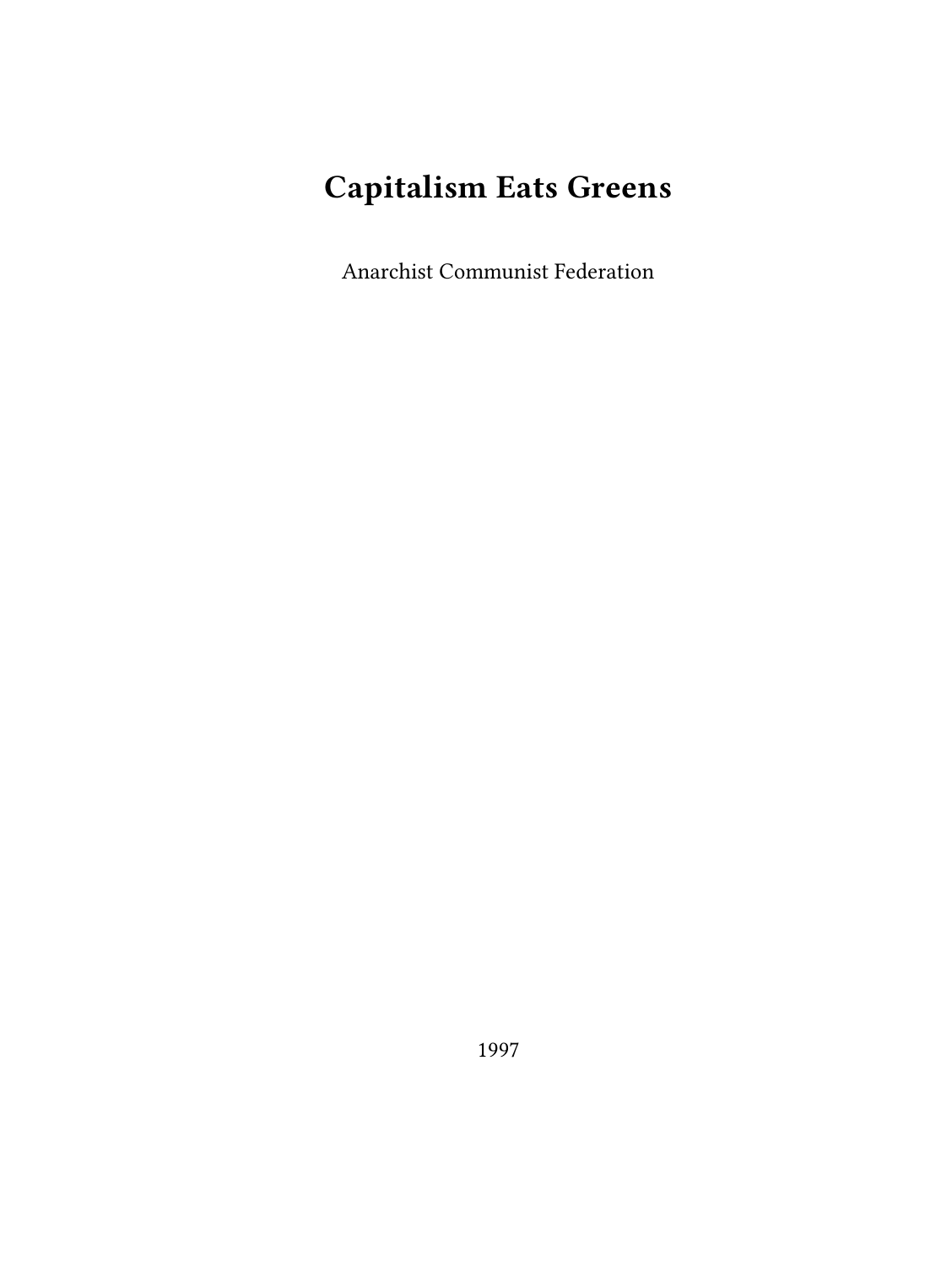# **Contents**

| Life and Death responses to the contract of the contract of the contract of the contract of the contract of the contract of the contract of the contract of the contract of the contract of the contract of the contract of th |  |
|--------------------------------------------------------------------------------------------------------------------------------------------------------------------------------------------------------------------------------|--|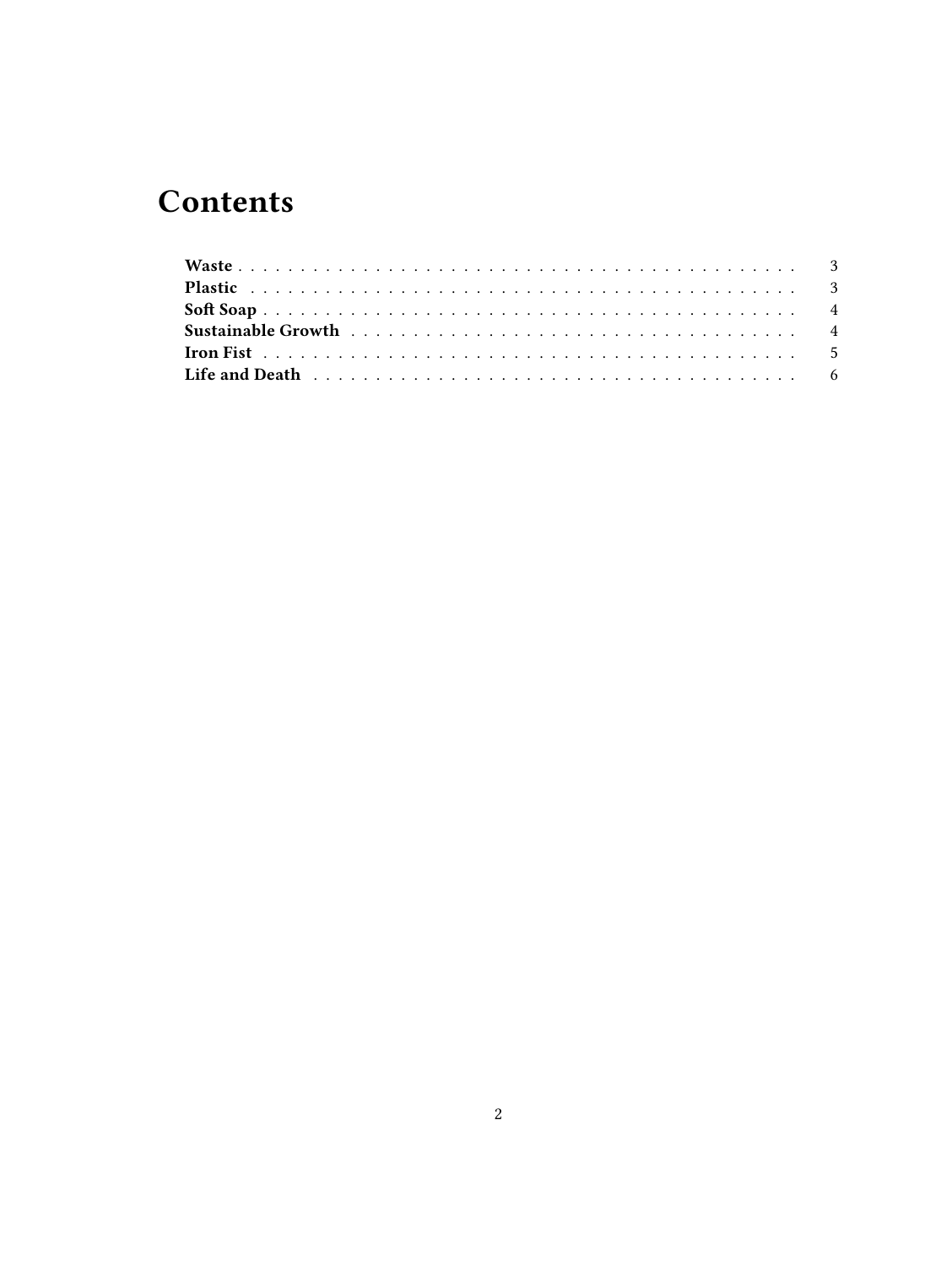Capitalism has responded in a variety of ways to the criticisms and opposition of Greens, both reformist and radical. This response has fallen into two categories: the velvet glove (capitalism is and can be green) and the iron fist (jailing, physical intimidation and the murder of green activists).

Many greens have become part of the problem: capitalism, rather than the solution: green anarchist communism. This is because their lack of radical class analysis leads them to believe that capitalism can be reformed and made green through strategies such as technological fixes e.g. electronic cars, green consumerism and the big myth of green/sustainable growth. More radical greens are prey to other theoretical cul-de-sacs such as spirituality or electoral politics. Technophobia is another pitfall as well as misanthropy, tendencies exhibited by parts of Earth First, Green Anarchist and Fifth Estate.

#### <span id="page-2-0"></span>**Waste**

One of the greens' central criticisms of capitalism is the amount of waste it produces. In order of priority, the best option to tackle waste is waste reduction, followed by re-use, then recycling, with landfill burial and incineration off the green scale. Unsurprisingly, capital has promoted recycling and landfill/incineration because they don't tackle the fundamental causes of the problem which is that waste is endemic to a system of production based on the domination, exploitation and hence destruction of the planet and its people. As far as capitalism is concerned, the earth and humans only exist in order that they can be converted from being 'useless', non-profit-making into products that can be sold for a profit. So people are only useful as workers or consumers. Land must be used for agricultural or industrial purposes rather than being left as 'wasteland' or 'wilderness'. Capitalist production is therefore necessarily wasteful in terms of energy and resources because it needs to continually transform resources into profit-making products.

Reduction and re-use of products consume up to five times less energy than recycling and involve a lower level of technology. For example, compare returnable bottles which are 20% energy efficient with bottle banks which are only 5% efficient. Industry and government also promote landfill burial and incineration as 'green' answers. Burial is obviously a form of tipping and pollution. Incineration puts dangerous pollutants such as toxic dioxins into the air and produces toxic ash buried in landfill sites. Many of the new generation of 'clean burn' incinerators beloved of many local authorities also produce heat energy; they are not clean or green, however. Incinerators undermine recycling and waste reduction because they need so much waste fed into them to generate electricity efficiently.

#### <span id="page-2-1"></span>**Plastic**

Most plastic packaging is obviously wasteful and unnecessary; it is used once and then discarded. Recycling is too expensive to be a viable option in that it is cheaper and easier to make plastic from fresh inputs. The industry seeks to hide this non-green reality by opening up new markets with 'recycled plastic' while new plastic production continues. Plastics that cannot be recycled are incinerated, producing electricity.

Aluminium is another example of the shortcomings of recycling. It is generally extracted from bauxite ore which requires huge amounts of electricity , hence great waste and pollution.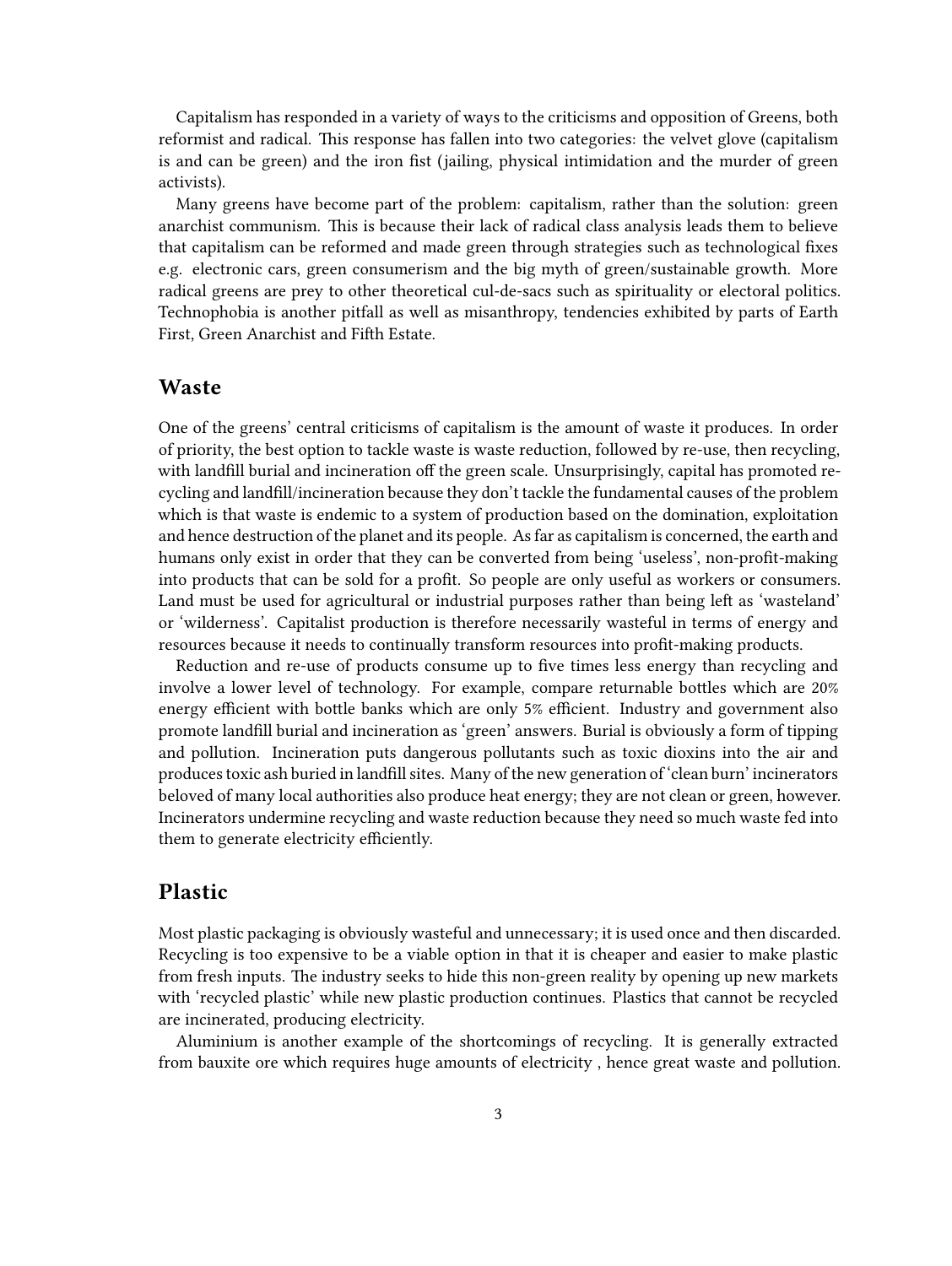Economically, the industry can only function through being subsidised by energy utilities and governments. For example, in France it pays a quarter of the price for electricity as the rest of industry which is an eighth of what the ordinary French consumer pays. Each ton of aluminium extracted results in the production of at least a ton of toxic red mud made up of metallic oxides and other contaminants which pollute ground and surface water. Recycling is only a partial answer. It takes about six percent as much energy to produce energy from scrap as it does to make it from ore. In 1990 over five million tons, nearly a quarter of world output, were produced from recycled aluminium. However, recycling cannot eliminate primary production and recycling statistics can be very misleading. In America, for example, drinks cans account for most recycling. Although half are recycled, the other half are thrown away, constituting a total which exceeds that of the world use of aluminium by all but the top seven countries. Therefore, recycling is of limited value. We need to consider both cutting down the overall use of these products as well as the re-use of those produced. Refillable drinks containers such as bottles would use a tenth or less of the energy as cans, even if all aluminium cans were recycled.

## <span id="page-3-0"></span>**Soft Soap**

One soft soap tactic used by industry and government is 'greenballs': money spent on PR to extol how 'green' they are. One example is Shell's famous ad about their invisible pipeline under the Snowdonia National Park. Another is Scott Paper's (the Andrex manufacturers) £3 million advertisement claiming that, "for every tree we harvest we grow one or more in its place". This farming uses far more energy than paper recycling and requires pesticides to be sprayed from the air, polluting a wide area. In addition, the trees they supposedly plant are no replacement for natural woodlands which are disappearing whilst unsightly conifer plantations are expanding.

Another soft tactic is to push the line that "we're all on the same side really" or "social responsibility is good business and good business is social responsibility", as Bob Reid, chair of Shell said in 1990. Business tries to convince critics of their sincerity' by throwing money at them. In the early 199s Shell was giving £200,000 a year to conservation groups. As a British Coal representative said, "if you build up good relationships with your neighbours then they're much more tolerant when you have an incident". I think we've seen that Shell accomplished that and Exxon hasn't as Shell managed to get off lightly after it spilt 156 tons of crude oil in the Mersey in 1989. As an Environmental Council professor put it, "Semantics are terribly important. Don't talk about 'incinerators', call them 'high temperature thermal destructors'. Don't talk about 'waste dumping', talk about 'waste management'".

#### <span id="page-3-1"></span>**Sustainable Growth**

The idea that economic growth can be ecological is a myth, merely dressing up the capitalist ethic of 'grow or die' in green clothing. According to this argument capitalist wealth creation is the cure for all ills such as global poverty, rather than their cause. Green growth is no different from any other form of expansion. It also faces the barrier of increasing negative trade-offs and insurmountable limiting factors. Savings on waste and built-in obsolescence may provide the wherewithal for the re-direction of existing resources, but further expansion can only be attained by putting even more earth under concrete, open cast excavator, the plough, or impounded water.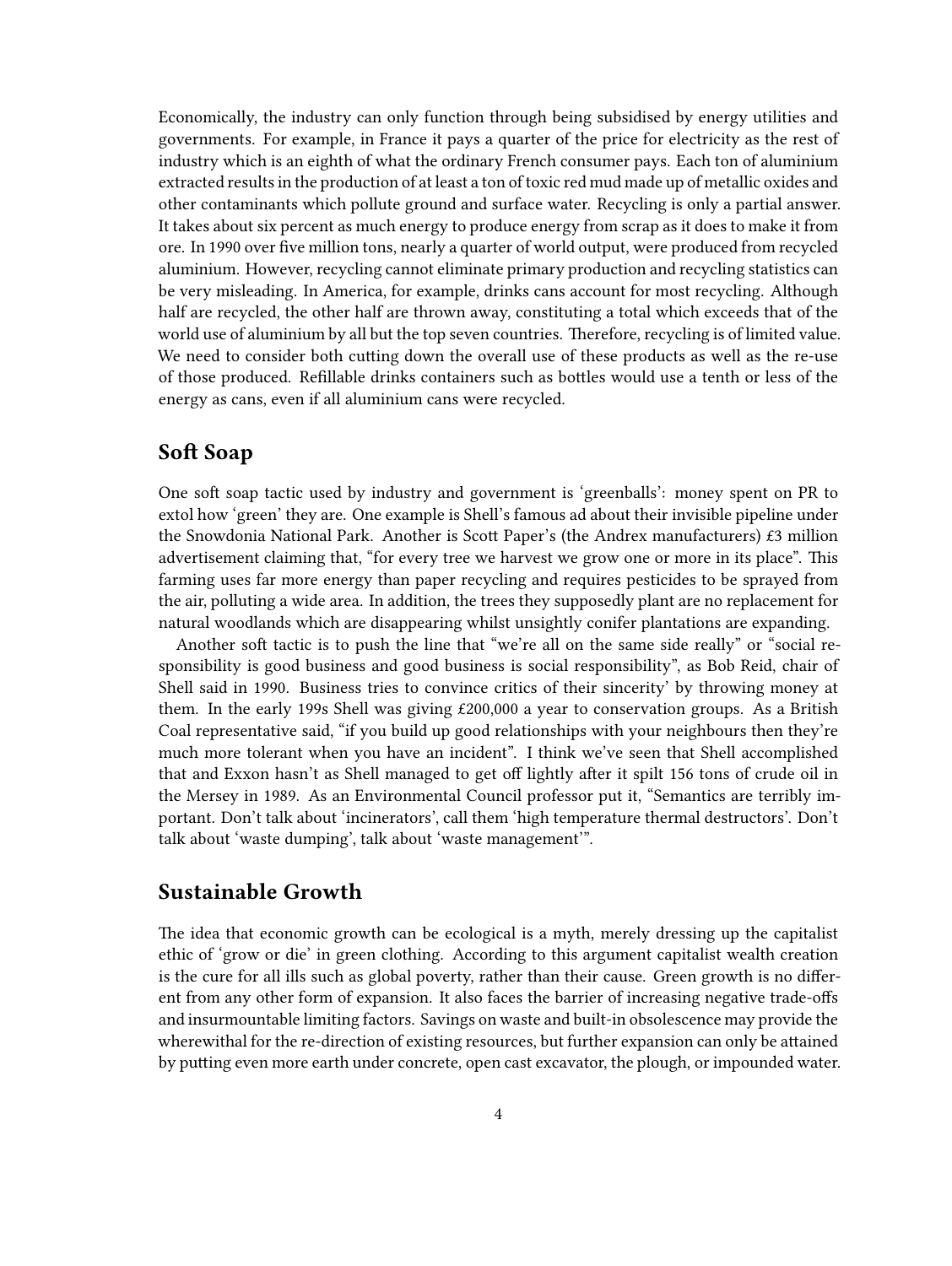The human-constructed economy and the technologies that serve it are totally dependent on the natural economy whose ecological systems represent the biophysical foundation of all wealth. Direct benefits include foodstuffs and medicine whilst indirect benefits include the capture, conversion and storage of solar energy, the disposal of wastes and the recycling of nutrients and the generation and maintenance of soil fertility.

There are intrinsic limits to the resources humans can take from the earth on a sustainable basis. The transformation of energy and raw materials by people generates wastes which return to the air, soil and water. There are equivalent limits to what the earth can sustainably re-assimilate of these, due to the size of the earth, its resources and entropy. In other words, all energy usage is one-way; afire cannot be relit from the ashes.

The claim that new growth will be cleaner depends on the efficacy of clever gadgeting fitted to polluting processes. Technological gadgets merely shift the problem, often at the expense of greater energy and material inputs, therefore increasing pollution. Catalytic converters for cars, for example, cost more money and energy, generate new pollutants and fail to tackle more serious problems such as carbon dioxide emissions. The only practical way to prevent the release of carbon, a main cause of the Greenhouse Effect, is to burn less wood and coal. Similarly, the only way to control the build-up of methane is to limit the amount of cattle ranching and rice growing. There are no easy technological fixes.

### <span id="page-4-0"></span>**Iron Fist**

Corporations have also organised politically with the Right. The Washington-based Competitive Enterprise Institute is a group of right-wing think tanks with members in America, Australia and Europe. They oppose state regulation and argue for 'free market environmentalism', i.e. the privatisation of resources. CEI work with the Wise Use movement which is a coalition of ranchers, miners, farmers etc. with right-wing activists corporate front groups. Their explicit aim is the destruction of the environmental movement. They have gained support in resource-dependent areas around the world. Wise Use have exploited the environmental movements general neglect of social concerns and concentration on lobbying the people at the top rather than prioritising grass roots activism. Business has responded to the Greens 'success' in getting environmental laws passed; they have bought politicians, funded 'independent' think tanks and corporate front groups and spent huge amounts of money on public relations. O'Dwyers PR Services, the main PR flagship, called environmentalism "the life and death battle of the 1990s".

Capital has also sought to marginalise and physically attack the environmental movement. Greens have been labelled extremists, terrorists, communists, fascists and religious fanatics with a hidden agenda of 'totalitarian one world government'. In Britain during the 1994 campaign against the dumping at sea of Shell's Brent Spar oil platform, the energy minister Tim Eggar accused Greenpeace of environmental terrorism. The Tories have also labelled anti-roads campaigners as terrorists and fascist. Such scapegoating justifies surveillance, harassment and violence by companies and the State. Recent high-profile murders of greens have included those of Ken Saro-Wiwa and eight Ogoni in Nigeria and the assassination of Chico Mendes the Brazilian anti-logging leader.

Environmentalists now commonly face legal intimidation world-wide in the form of Strategic Lawsuits Against Public Participation (SLAPPs). They rarely come to court and are designed to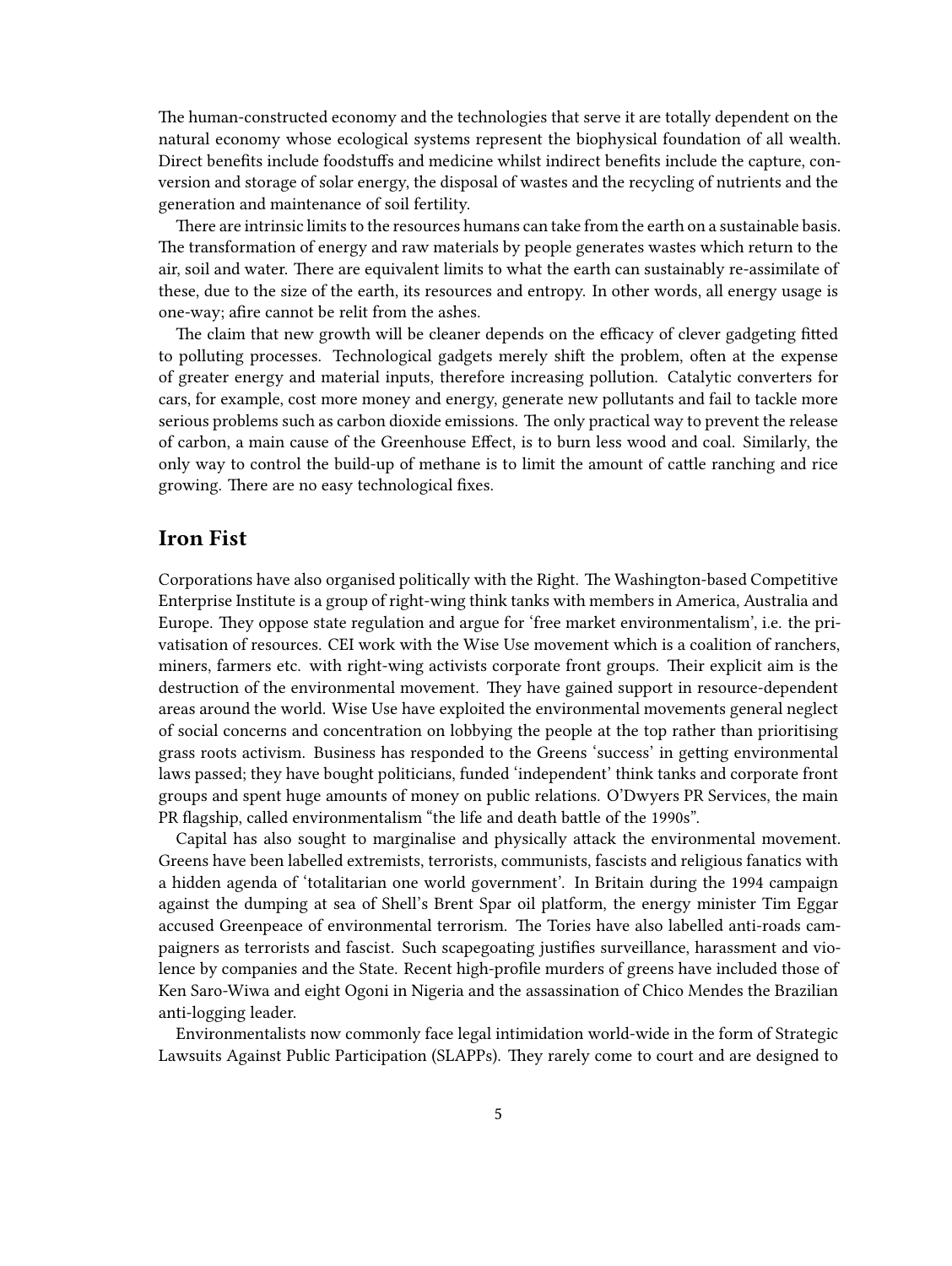frighten people into silence. In Britain, the McLibel case is an example of SLAPP that backfired. Other examples are government legal action against the M11 and Twyford Down campaigners and provisions in the Criminal Justice Act which penalise intent rather than action.

### <span id="page-5-0"></span>**Life and Death**

The response of companies and governments to environmentalism has shown that they know it is a life and death issue, part of the class struggle between Capital and the majority of humanity, the working class. It is vital that class struggle libertarians and environmentalists argue and act together in the fight for an equal human society which is in harmony with the rest of nature. Hopefully this process has started to happen. For example, Earth First in the US has realised that their fight was not with logging workers but with companies and government and stopped their anti-worker tree spiking. In Britain, we have the joint actions of the Liverpool dockers and the anti-roads campaigners to show us the way.